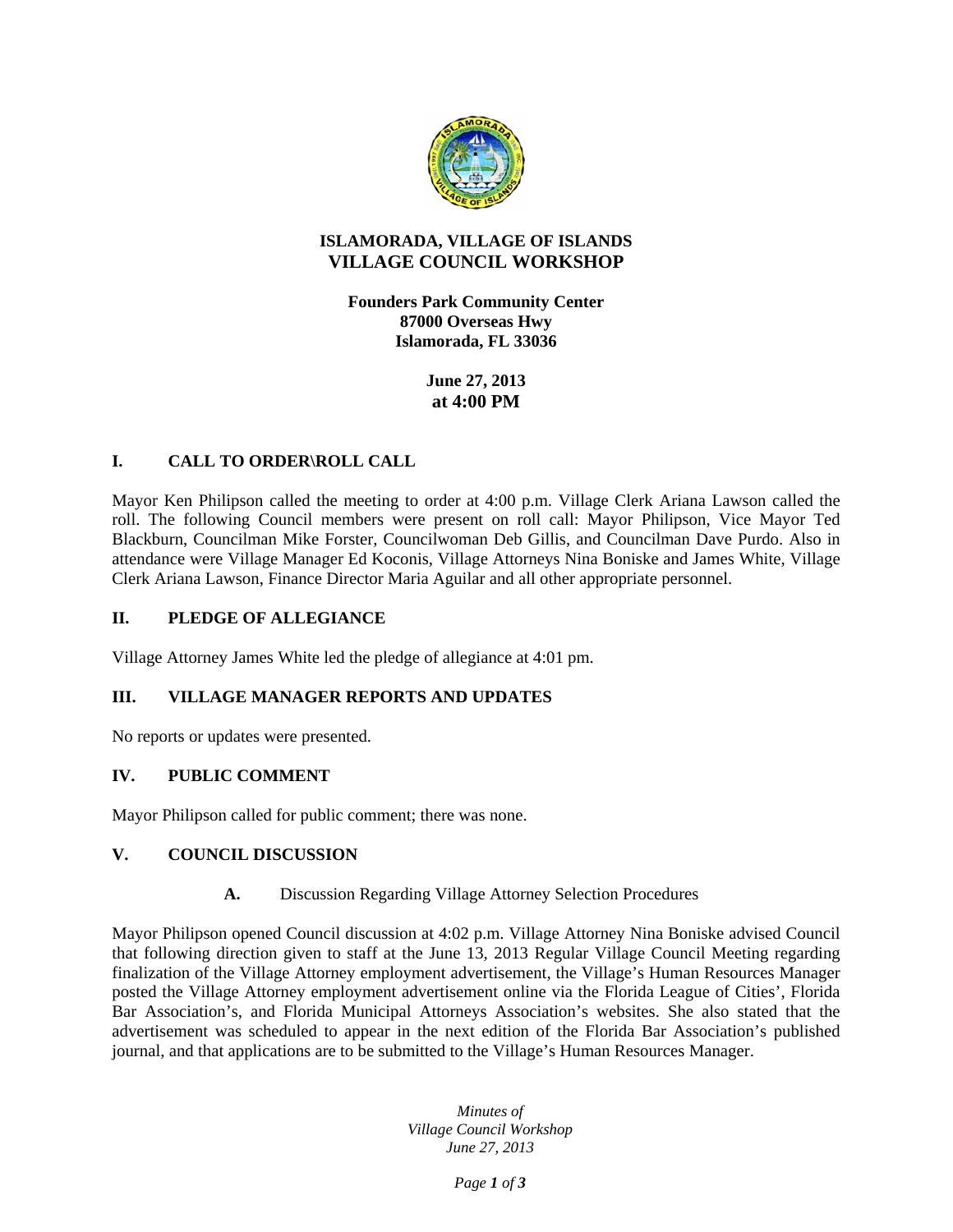Councilwoman Gillis suggested holding off on establishing a Village Attorney selection committee until August to avoid any conflicts of interest and prevent any inadvertent Sunshine Law violations. Vice Mayor Blackburn concurred. Councilwoman Gillis stated that the committee would not actually select the Village Attorney from the pool of candidates, but rather would review applications submitted to determine whether the minimum qualifications set forth by the Village Council are met. Councilman Purdo stressed the importance of candidates possessing land use experience. Discussion ensued regarding committee composition and when to establish the committee.

Ms. Boniske suggested the Village review the City of Miami's attorney selection guidelines as an example, wherein the City's selection committee was tasked with developing key questions to ask of all candidates; developing scoring guidelines to measure candidates' responses to interview questions; ranking the top five (5) candidates, noting the strengths and weaknesses of each; and preparing a memorandum to Council rationalizing their final candidate recommendations. Council consensus was that the City of Miami's committee guidelines were satisfactory.

Ms. Boniske inquired what role Council would like Weiss Serota to have in the selection process. Councilwoman Gillis, Councilman Forster and Vice Mayor Blackburn stated they would not object to Ms. Boniske's participation as a potential selection committee member. Mayor Philipson stated that he would only agree to Ms. Boniske's participation as an ex-officio member.

Following further discussion, Council agreed upon the following:

- Staff shall develop a resolution creating and establishing the role of a Village Attorney selection committee.
- Each Council member shall appoint one (1) individual at the July 25, 2013 Regular Village Council Meeting to serve on the Village Attorney selection committee.
- Membership on the Village Attorney selection committee shall not be limited to attorneys or Village residents, and may include the current Village Attorney as a committee member if appointed.
- The Village's Human Resources Manager shall perform an initial review of all applications and forward those complete applications that meet the minimum qualifications set forth in the employment advertisement to the Florida League of Cities (FLC) to develop an alphabetical listing of the top twenty-five (25) applicants.
- The FLC's top-25 ranked list shall be forwarded for review by the selection committee, along with all the applications received. The committee shall then recommend top-ranked candidates, of a number to be determined based on the quantity of applications received, to Council for further consideration.
- Council shall consider and conduct interviews of the committee's top-ranked candidates.
- Final selection of the Village Attorney shall require super-majority approval of the Council.

*Minutes of Village Council Workshop June 27, 2013*